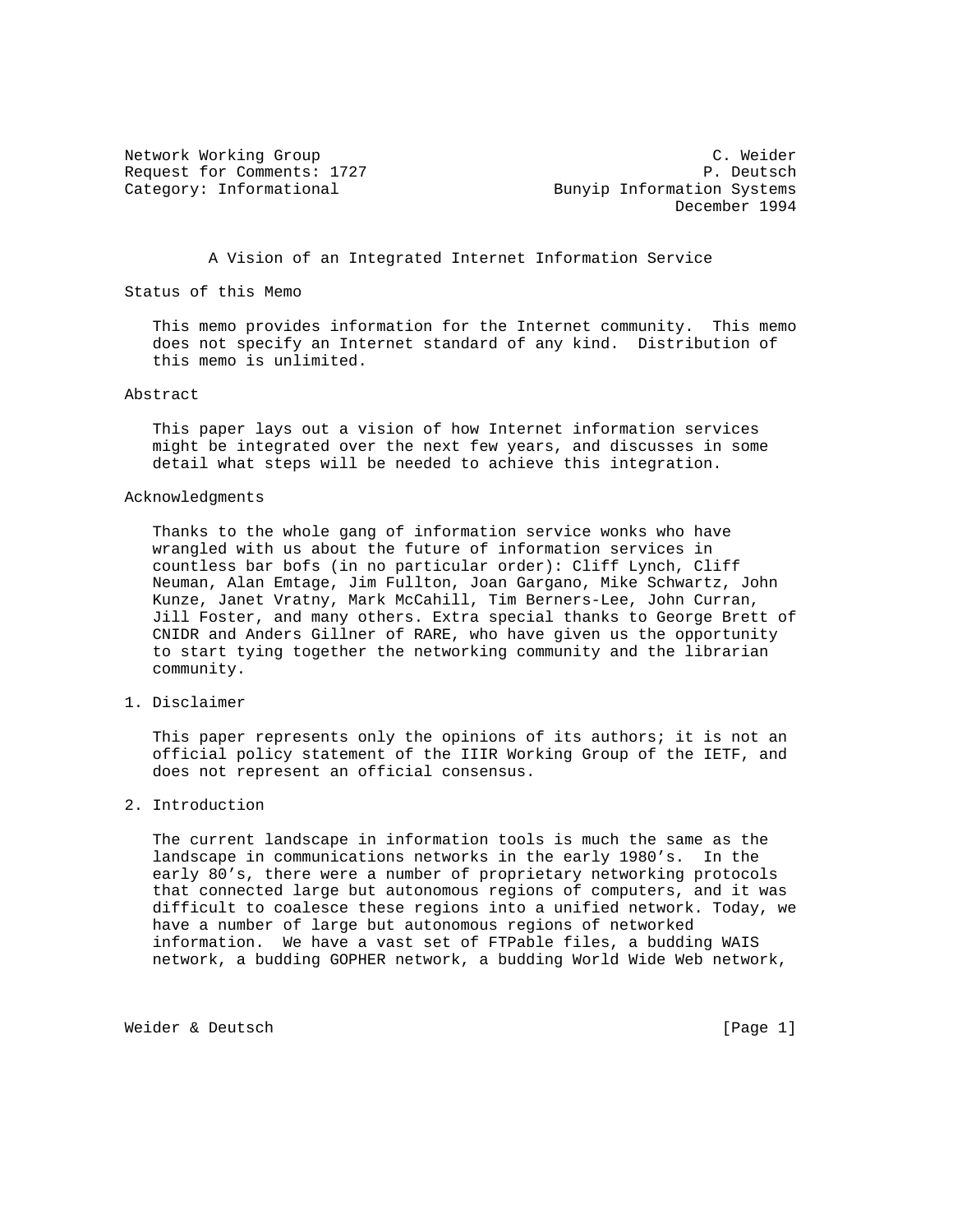etc. Although there are a number of gateways between various protocols, and information service providers are starting to use GOPHER to provide a glue between various services, we are not yet in that golden age when all human information is at our fingertips. (And we're even farther from that platinum age when the computer knows what we're looking for and retrieves it before we even touch the keyboard.)

 In this paper, we'll propose one possible vision of the information services landscape of the near future, and lay out a plan to get us there from here.

3. Axioms of information services

 There are a number of unspoken assumptions that we've used in our discussions. It might be useful to lay them out explicitly before we start our exploration.

 The first is that there is no unique information protocol that will provide the flexibility, scale, responsiveness, worldview, and mix of services that every information consumer wants. A protocol designed to give quick and meaningful access to a collection of stock prices might look functionally very different from one which will search digitized music for a particular musical phrase and deliver it to your workstation. So, rather than design the information protocol to end all information protocols, we will always need to integrate new search engines, new clients, and new delivery paradigms into our grand information service.

 The second is that distributed systems are a better solution to large-scale information systems than centralized systems. If one million people are publishing electronic papers to the net, should they all have to log on to a single machine to modify the central archives? What kind of bandwidth would be required to that central machine to serve a billion papers a day? If we replicate the central archives, what sort of maintenance problems would be encountered? These questions and a host of others make it seem more profitable at the moment to investigate distributed systems.

 The third is that users don't want to be bothered with the details of the underlying protocols used to provide a given service. Just as most people don't care whether their e-mail message gets split up into 20 packets and routed through Tokyo to get to its destination, information service users don't care whether the GOPHER server used telnet to get to a WAIS database back-ended by an SQL database. They just want the information. In short, they care very much about how they interact with the client; they just don't want to know what goes on behind.

Weider & Deutsch [Page 2]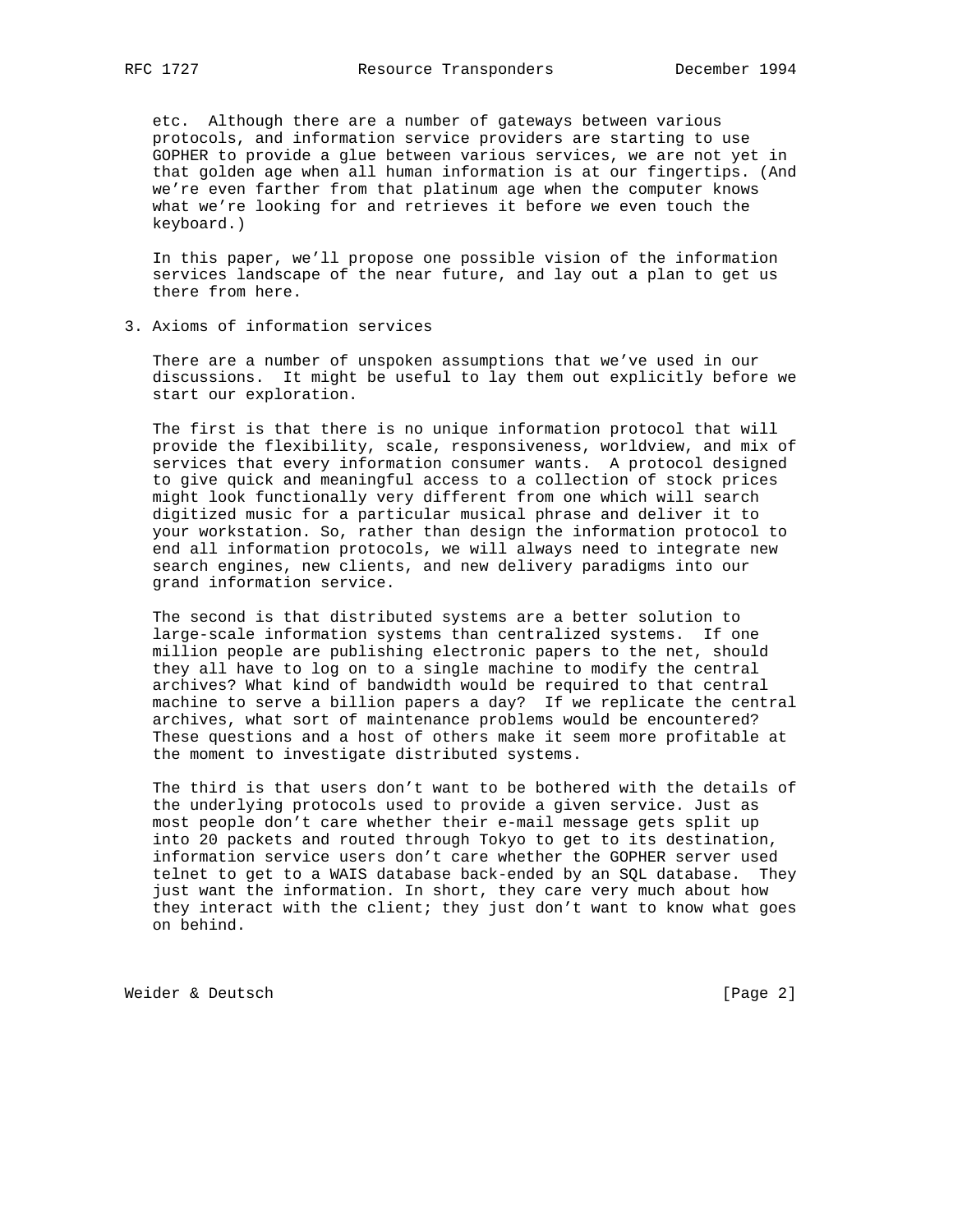These axioms force us to look at solutions which are distributed, support multiple access paradigms, and allow information about resources to be handed off from one system (say Gopher) to another (say WWW).

4. An architecture to provide interoperability and integration.

 The basic architecture outlined in this paper splits up into 4 levels [Fig. 1].

 At the lowest level, we have the resources themselves. These are such things as files, telnet sessions, online library catalogs, etc. Each resource can have a resource transponder attached [Weider 94a], and should have a Uniform Resource Name (URN) [Weider 94b] associated with it to uniquely identify its contents. If a resource transponder is attached, it will help maintain the information required by the next level up.

 At the next level, we have a 'directory service' that takes a URN and returns Uniform Resource Locators (URLs) [Berners-Lee 94] for that resource. The URL is a string which contains location information, and can be used by a client to access the resource pointed to by the URL. It is expected that a given resource may be replicated many times across the net, and thus the client would get a number of URLs for a given resource, and could choose between them based on some other criteria.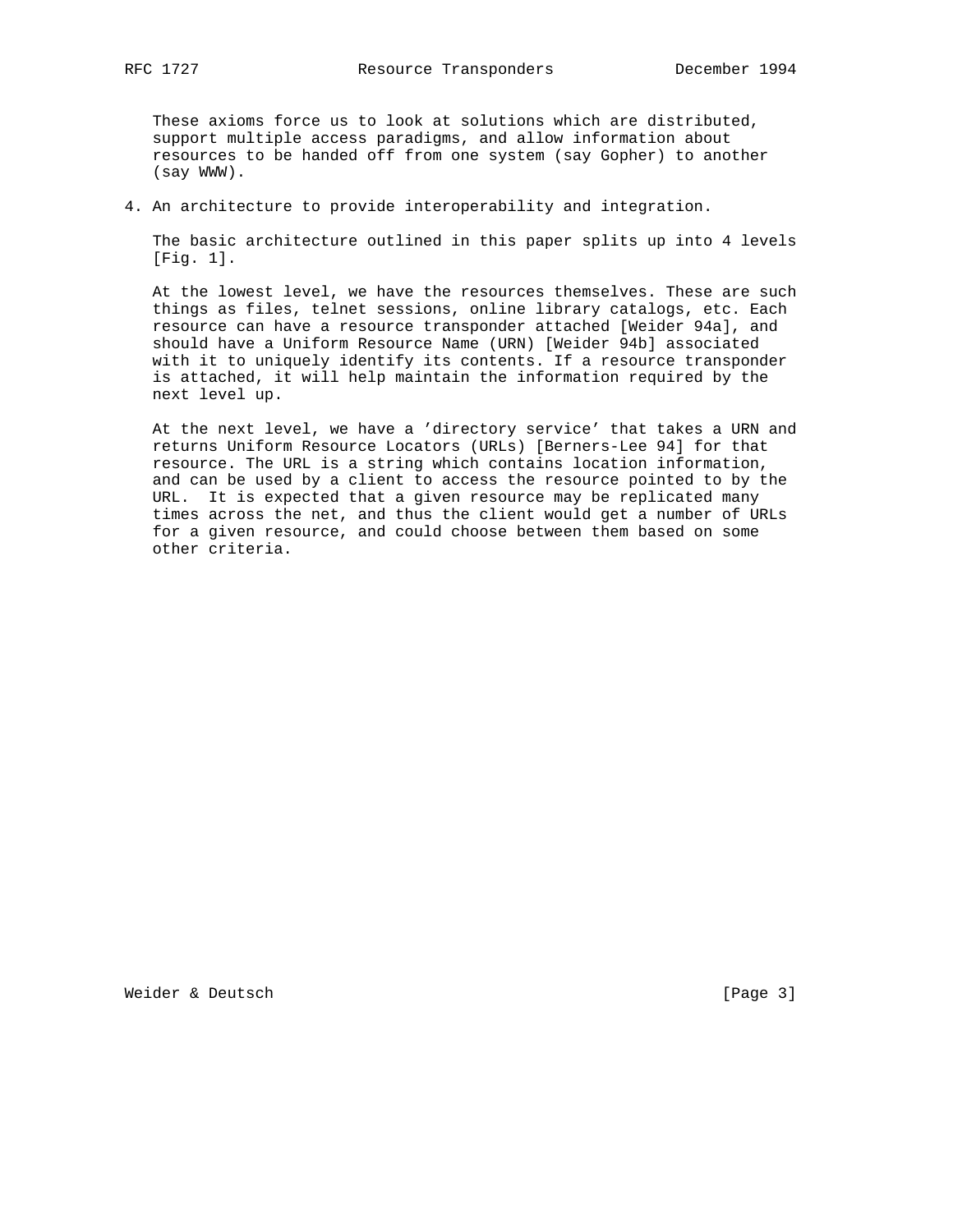

 Figure 1: Proposed architecture of an integrated information service

 The third level of the architecture is a resource discovery system. This would be a large, distributed system which would accept search criteria and return URNs and associated information for every resource which matched the criteria. This would provide a set of URLs which the information service providers (GOPHER servers, etc.) could then select among for incorporation.

Weider & Deutsch [Page 4]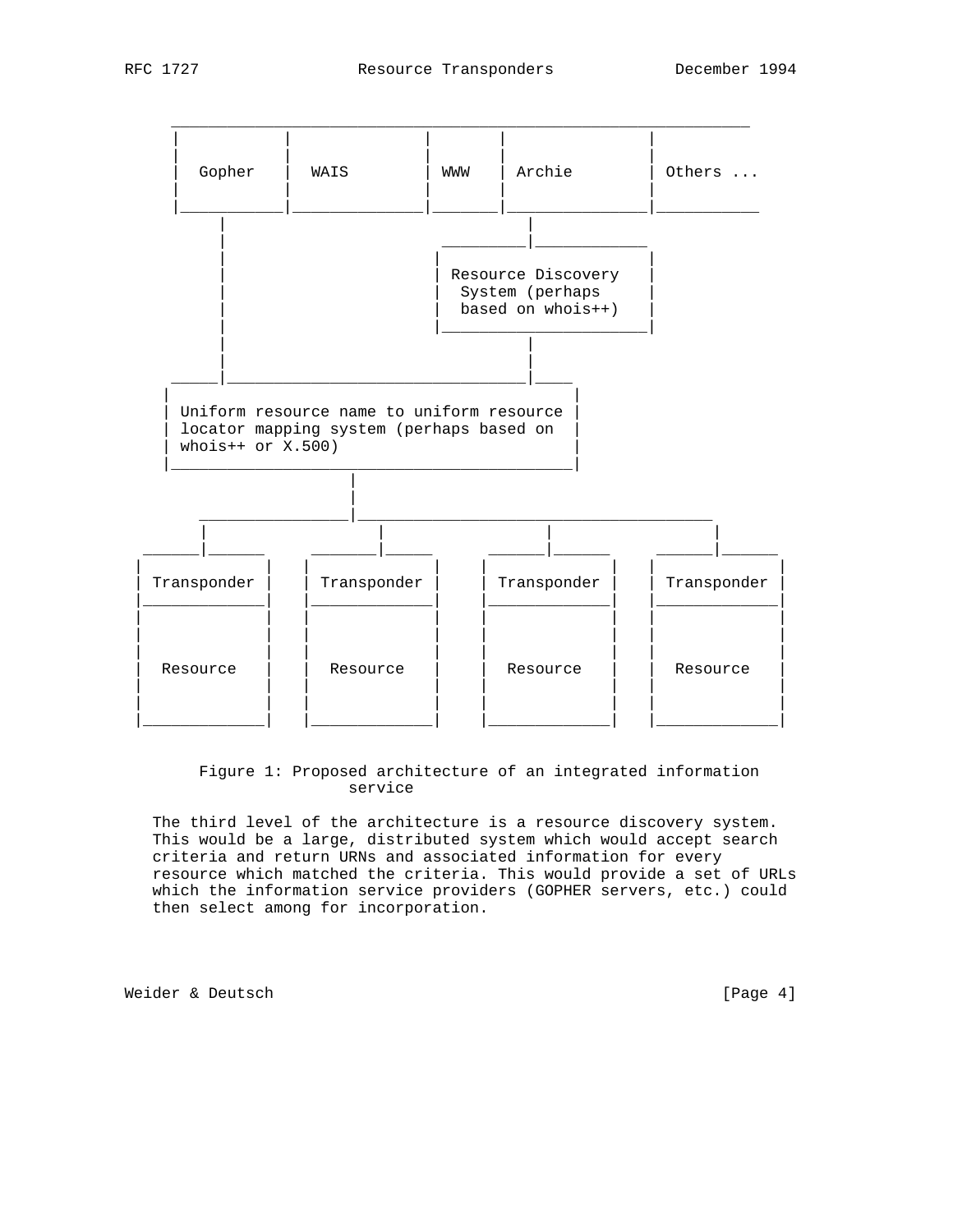The fourth level of the architecture is comprised of the various information delivery tools. These tools are responsible for collating pointers to resources, informing the user about the resources to which they contain pointers, and retrieving the resources when the user wishes.

Let's take a look in greater detail at each of these levels.

### 4.1 Resource layer

 The resources at this layer can be any collection of data a publisher wishes to catalog. It might be an individual text file, a WAIS database, the starting point for a hypertext web, or anything else. Each resource is assigned a URN by the publisher, and the URL is derived from the current location of the resource. The transponder is responsible for updating levels 2 and 3 with the appropriate information as the resource is published and moves around.

# 4.2 URN -> URL mapping

 This level takes a URN and returns a number of URLs for the various instantiations of that resource on the net. It will also maintain the URN space. Thus the only functionality required of this level is the ability to maintain a global namespace and to provide mappings from that namespace to the URLs. Consequently, any of the distributed 'directory service' protocols would allow us to provide that service. However, there may be some benefit to collapsing levels 2 and 3 onto the same software, in which case we may need to select the underlying protocol more carefully. For example, X.500 provides exactly the functionality required by level 2, but does not (yet) have the functionality required to provide the level 3 service. In addition, the service at level 2 does not necessarily have to be provided by a monolithic system. It can be provided by any collection of protocols which can jointly satisfy the requirements and also interoperate, so that level 2 does appear to level 3 to be universal in scope.

4.3 Resource discovery

 This is the level which requires the most work, and where the greatest traps lurk to entangle the unwary. This level needs to serve as a giant repository of all information about every publication, except for that which is required for the URI -> URL mapping. Since this part is the least filled in at the moment, we will propose a mechanism which may or may not be the one which is eventually used.

When a new resource is created on the network, it is assigned a URN determined by the publisher of the resource. Section 4.1 discusses in more detail the role of the publisher on the net, but at the moment

Weider & Deutsch [Page 5]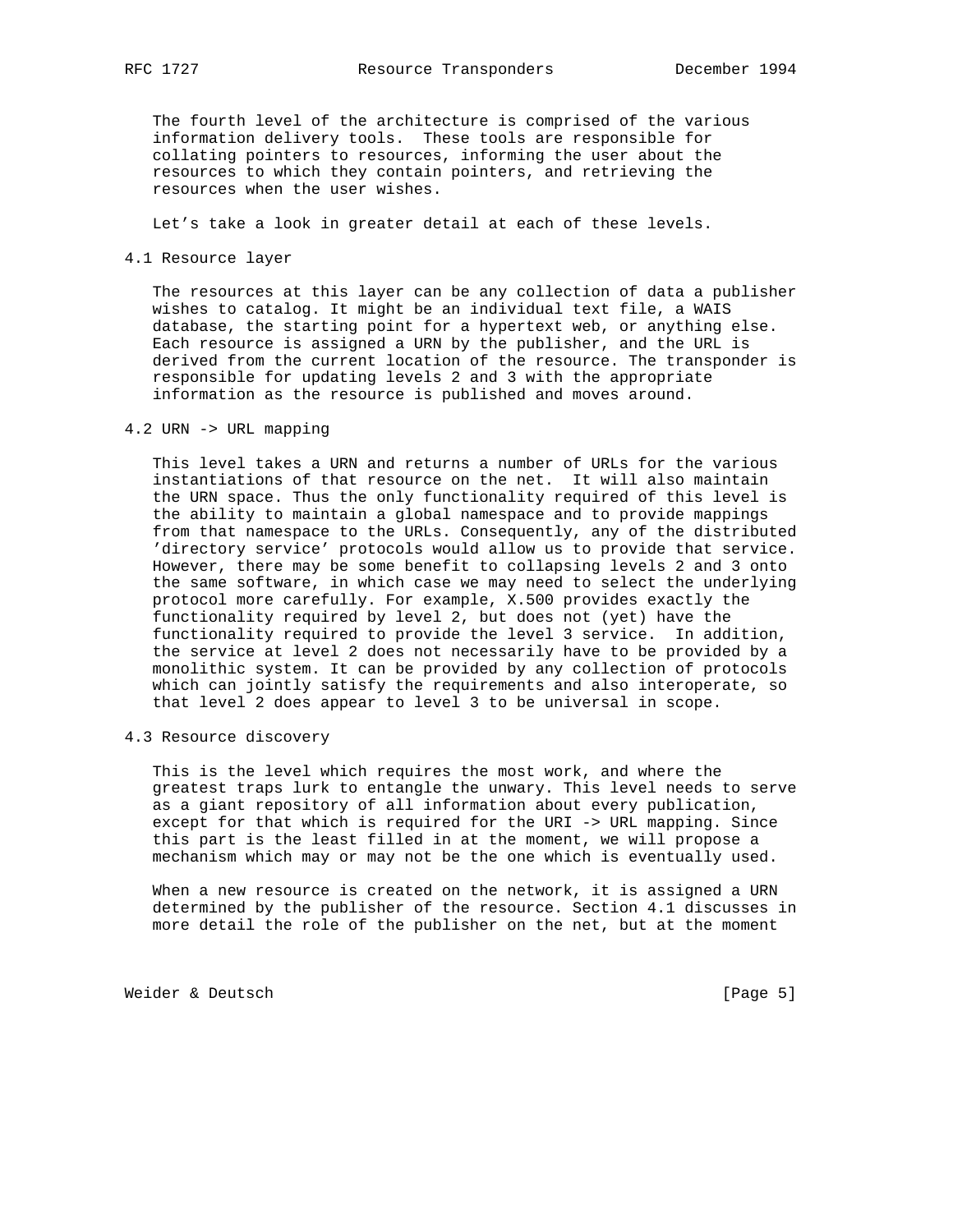we can consider only 2 of the publisher's functions. The publisher is responsible for assigning a URN out of the publishers namespace, and is responsible for notifying a publishing agent [Deutsch 92] that a new resource has been created; that agent will either be a part of the resource location service or will then take the responsibility for notifying an external resource location service that the resource has been created. Alternatively, the agent can use the resource location service to find parts of the RLS which should be notified that this resource has been created.

 To give a concrete example, let's say that Peter and Chris publish a multi- media document titled, "Chris and Peter's Bogus Journey", which talks about our recent trip to the Antarctic, complete with video clips. P & C would then ask their publishing agent to generate a URN for this document. They then ask their publishing agent to attach a transponder to the document, and to look around and see if anyone a) has asked that our agent notify them whenever anything we write comes out; or b) is running any kind of server of 'trips to Antarctica'. Janet has posted a request that she be notified, so the agent tells her that a new resource has been created. The agent also finds 3 servers which archive video clips of Antarctica, so the agent notifies all three that a new resource on Antarctica has come out, and gives out the URN and a URL for the local copy.

4.4 Information delivery tools

 One of the primary functions of an information delivery tool is to collect and collate pointers to resources. A given tool may provide mechanisms to group those pointers based on other information about the resource, e.g. a full-text index allows one to group pointers to resources based on their contents; archie can group pointers based on filenames, etc. The URLs which are being standardized in the IETF are directly based on the way World Wide Web built pointers to resources, by creating a uniform way to specify access information and location for a resource on the net. With just the URLs, however, it is impossible without much more extensive checking to tell whether two resources with different URLs have the same intellectual content or not. Consequently, the URN is designed to solve this problem.

 In this architecture, the pointers that a given information delivery tool would keep to a resource will be a URN and one or more cached URLs. When a pointer to a resource is first required (i.e. when a new resource is linked in a Gopher server), level 2 will provide a set of URLs for that URN, and the creator of the tool can then select which of those will be used. As it is expected that the URLs will eventually become stale (the resource moves, the machine goes down, etc.) the URN can be used to get a set of current URLs for the resource and an appropriate one can then be selected. Since the cost

Weider & Deutsch [Page 6]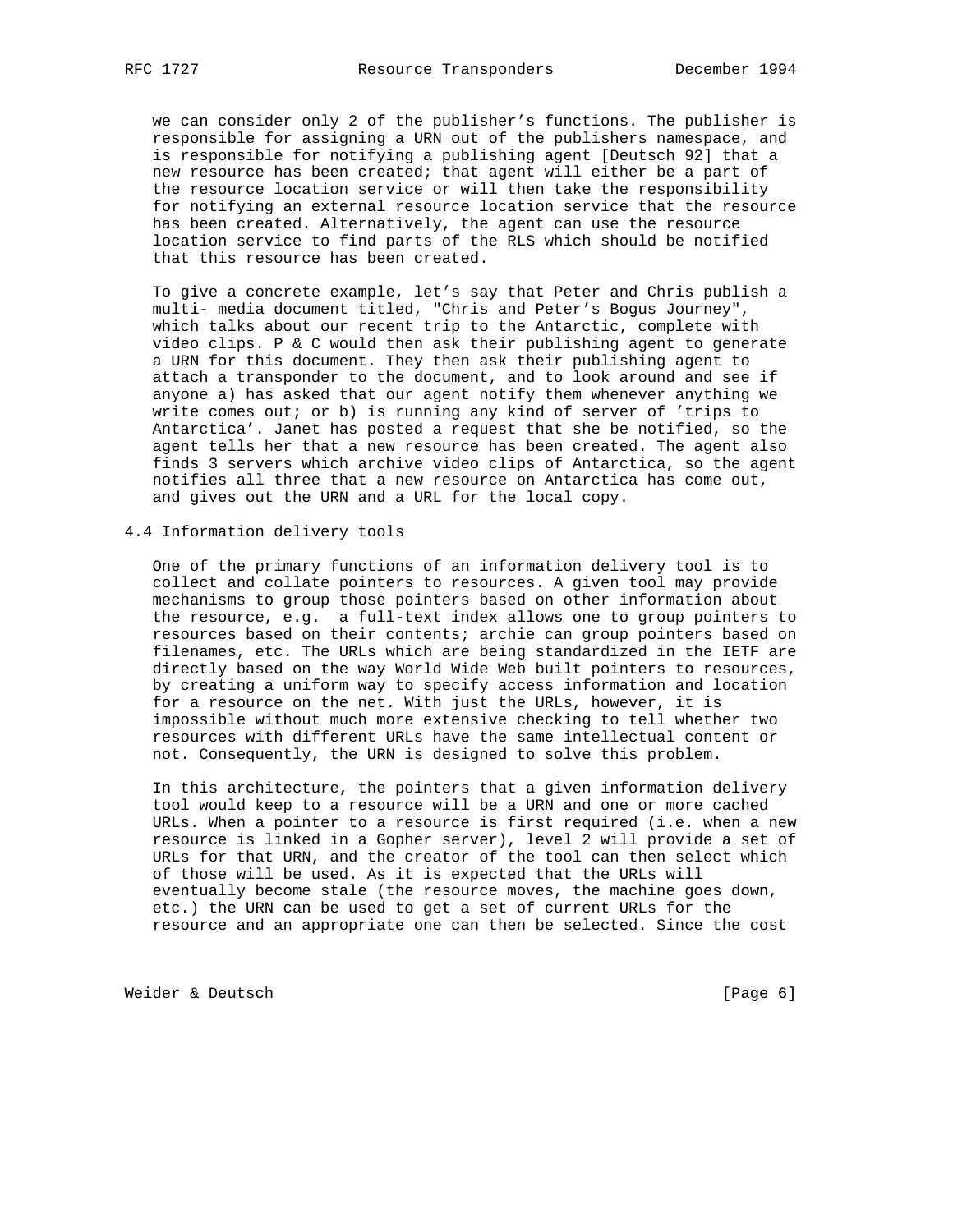of using the level 2 service is probably greater than the cost of simply resolving a URL, both the URN and the URL are cached to provide speedy access unless something has moved.

4.5 Using the architecture to provide interoperability between services

 In the simplest sense, each interaction that we have with an information delivery service does one of two things: it either causes a pointer to be resolved (a file to be retrieved, a telnet session to be initiated, etc.) or causes some set of the pointers available in the information service to be selected. At this level, the architecture outlined above provides the core implementation of interoperability. Once we have a means of mapping between names and pointers, and we have a standard method of specifying names and pointers, the interoperation problem becomes one of simply handing names and pointers around between systems. Obviously with such a simplistic interoperability scheme much of the flavor and functionality of the various systems are lost in transition. But, given the pointers, a system can either a) present them to the user with no additional functionality or b) resolve the pointers, examine the resources, and then run algorithms designed to tie these resources together into a structure appropriate for the current service. Let's look at one example (which just happens to be the easiest to resolve); interoperation between World Wide Web and Gopher.

 Displaying a Gopher screen as a WWW document is trivial with these pointers. Every Gopher screen is simply a list of menu items with pointers behind them (we'll ignore the other functionality Gopher provides for a moment), so is an extremely simple form of a hypertext document. Consequently with this architecture it is easy to show and resolve a Gopher screen in WWW. For a WWW to Gopher map, the simplest method would be that when one accesses a WWW document, all the pointers associated with links off to other documents are brought in with the document. Gopher could then resolve the links and read the first line of each document to provide a Gopher style screen which contains everything in the WWW document. When a link is selected, all of the WWW links for the new document are brought in and the process repeats. Obviously we're losing a lot with the WWW -> Gopher mapping; some might argue that we are losing everything. However, this does provide a trivial interoperability capacity, and one can argue that the 'information content' has been preserved across the gateway.

 In addition, the whole purpose of gatewaying is to provide access to resources that lie outside the reach of your current client. Since all resources are identifiable and accessible through layers 2 and 3, it will be easy to copy resources from one protocol to another since

Weider & Deutsch [Page 7]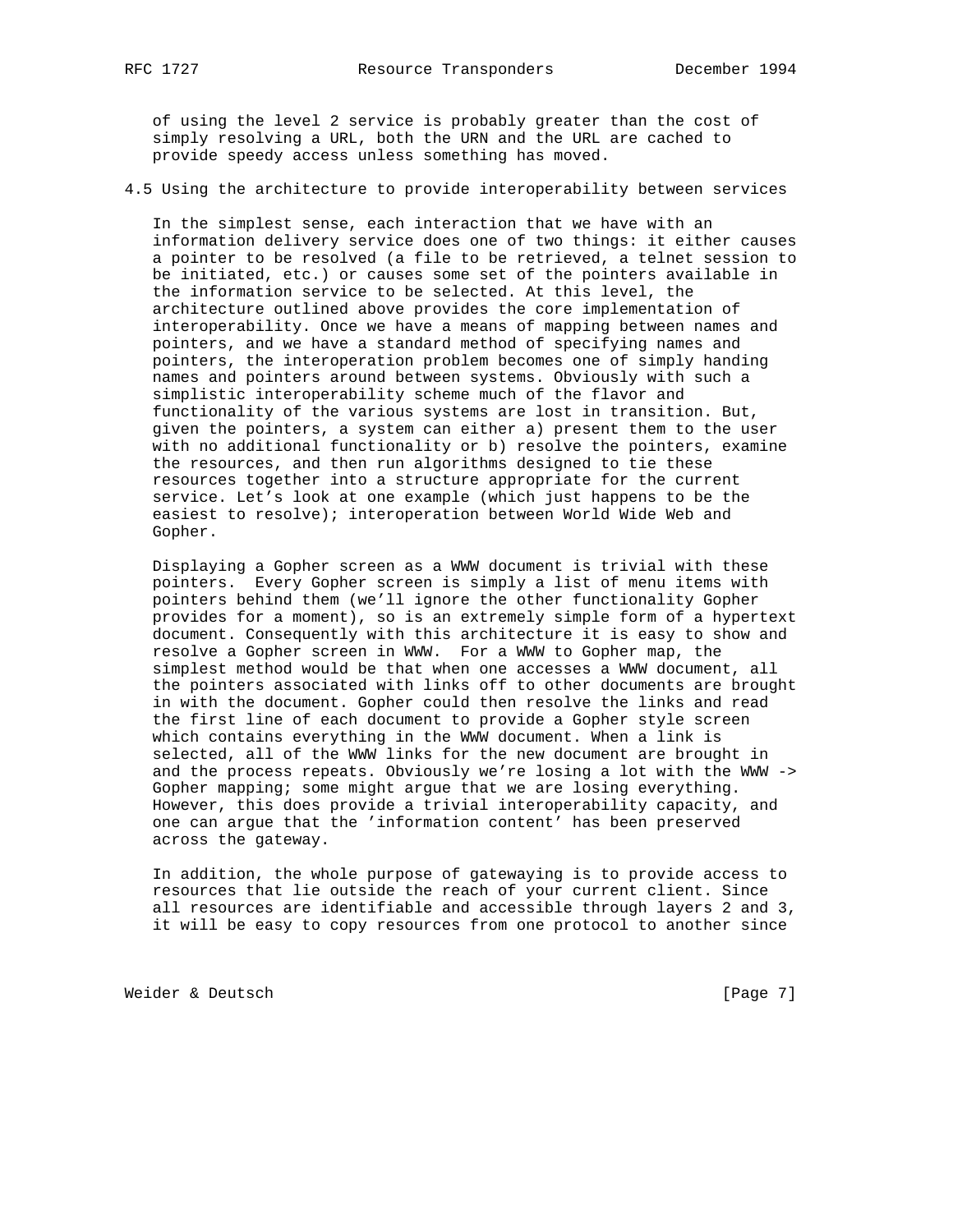all we need to do is to move the pointers and reexpress the relationships between the pointers in the new paradigm.

4.6 Other techniques for interoperability

 One technique for interoperability which has recently received some serious attention is the technique of creating one client which speaks the protocols of all the information delivery tools. This approach has been taken in particular by the UNITE (User's Network Interface To Everything) group in Europe. This client would sit on the top level of the architecture in Figure 1. This technique is best exemplified by the recent work which has gone into Mosaic, a client which can speak almost all of the major information services protocols. This technique has a lot of appeal and has enjoyed quite a bit of success; however, there are several practical difficulties with this approach which may hinder its successful implementation.

 The first difficulty is one that is common to clients in general; the clients must be constantly updated to reflect changes in the underlying protocols and to accommodate new protocols. If the increase in the number of information services is very gradual, or if the underlying protocols do not change very rapidly, this may not be an insuperable difficulty. In addition, old clients must have some way of notifying their user that they are no longer current; otherwise they will no longer be able to access parts of the information mesh.

 The second problem is one which may prove more difficult. Each of the currently deployed information services provides information in a fundamentally different way. In addition, new information services are likely to use completely new paradigms for the organization and display of the information they provide. The various clients of these information services provide vastly different functionality from each other because the underlying protocols allow different techniques. It may very well prove impossible to create a single client which allows access to the full functionality of each of the underlying protocols while presenting a consistent user interface to the user.

 Much of the success of Mosaic and other UNITE tools is due to the fact that Gopher, WWW, and other tools are still primarily text based. When new tools are deployed which depend more on visual cues than textual cues, it may be substantially more difficult to integrate all these services into a single client.

 We will continue to follow this work and may include it in future revisions of this architecture if it bears fruit.

Weider & Deutsch [Page 8]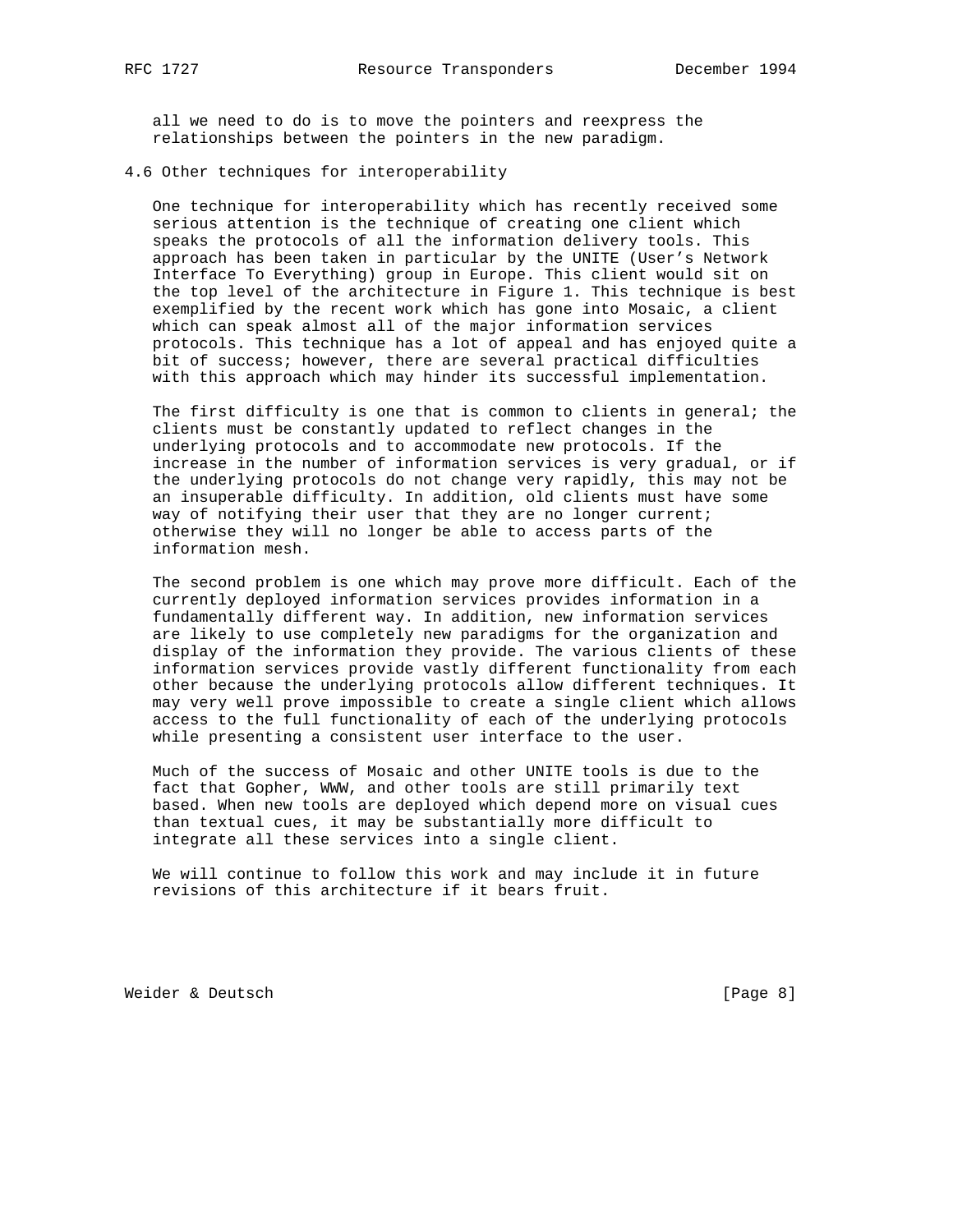5. Human interactions with the architecture

 In this section we will look at how humans might interact with an information system based on the above architecture.

5.1 Publishing in this architecture

 When we speak of publishing in this section, we are referring only to the limited process of creating a resource on the net, assigning it a URN, and spreading the information around that we have created a new resource.

We start with the creation of a resource. Simple enough; a creative thought, a couple of hours typing, and a few cups of coffee and we have a new resource. We then wish to assign it a URN. We can talk to whichever publishing agent we would like; whether it is our own personal publishing agent or some big organization that provides URN and announcement services to a large number of authors. Once we have a URN, we can provide the publishing agent with a URL for our local copy of the resource and then let it do its thing. Alternatively, we can attach a transponder to the resource, let it determine a local URL for the resource, and let it contact the publishing agent and set up the announcement process. One would expect a publishing agent to prompt us for some information as to where it should announce our new resource.

 For example, we may just wish a local announcement, so that only people in our company can get a pointer to the resource. Or we may wish some sort of global announcement (but it will probably cost us a bit of money!)

 Once the announcement has been made, the publishing agent will be contacted by a number of pieces of the resource location system. For example, someone running a WAIS server may decide to add the resource to their index. So they can retrieve the resource, index it, and add the indexes to their tables along with a URI - URL combination. Then when someone uses that WAIS server, it can go off and retrieve the resource if necessary. Or, the WAIS server could create a local copy of the resource; if it wished other people to find their local copy of the resource, it could provide the URI -> URL mapper with a URL for the local copy. In any case, publication becomes a simple matter.

 So, where does this leave the traditional publisher? Well, there are a number of other functions which the traditional publisher provides in addition to distribution. There are editorial services, layout and design, copyright negotiations, marketing, etc. The only part of the traditional role that this system changes is that of distributing the resource; this architecture may make it much cheaper for publishers

Weider & Deutsch [Page 9]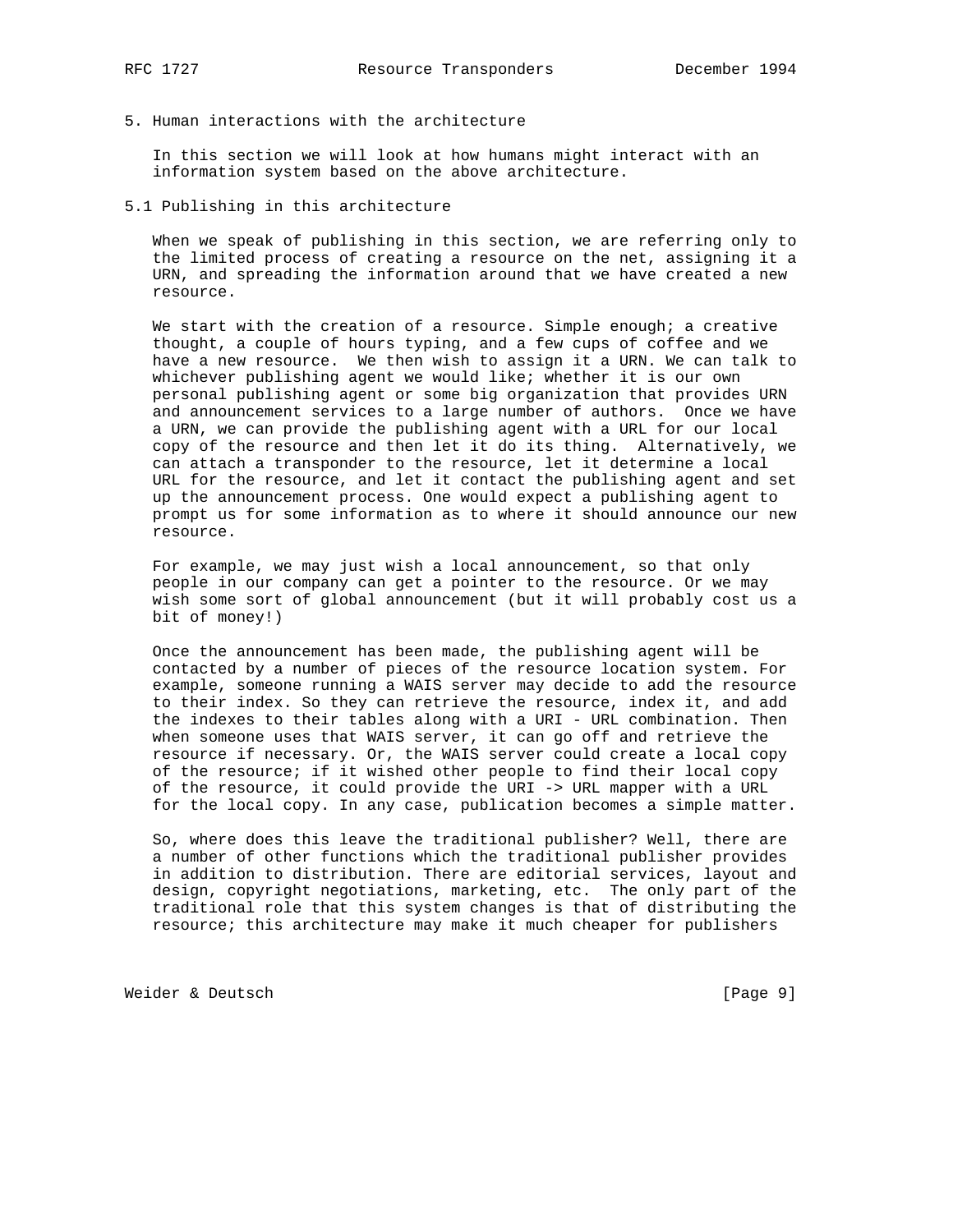to distribute their wares to a much wider audience.

 Although copying of resources would be possible just as it is in paper format, it might be easier to detect republication of the resource in this system, and if most people use the original URN for the resource, there may be a reduced monetary risk to the publisher.

## 5.2 A librarian role in this architecture

 We've been in a number of discussions with librarians over the past year, and one question that we're frequently asked is "Does Peter talk this rapidly all the time?". The answer to that question is "Yes". But another question we are frequently asked is "If all these electronic resources are going to be created, supplanting books and journals, what's left for the librarians?". The answer to that is slightly more complex, but just as straightforward. Librarians have excelled at obtaining resources, classifying them so that users can find them, weeding out resources that don't serve their communities, and helping users navigate the library itself. None of these roles are supplanted by this architecture. The only differences are that instead of scanning publisher's announcements for new resources their users might be interested in, they will have to scan the announcements on the net. Once they see something interesting, they can retrieve it (perhaps buying a copy just as they do now), classify it, set up a navigation system for their classification scheme, show users how to use it, and provide pointers (or actual copies) of the resource to their users. The classification and selection processes in particular are services which will be badly needed on a net with a million new 'publications' a day, and many will be willing to pay for this highly value added service.

#### 5.3 Serving the users

 This architecture allows users to see the vast collection of networked resources in ways both familiar and unfamiliar. Bookstores, record shops, and libraries can all be constructed on top of this architecture, with a number of different access methods. Specialty shops and research libraries can be easily built, and then tailored to a thousand different users. One never need worry that a book has been checked out, that a CD is out of stock, that a copy of Xenophon in the original Greek isn't available locally. In fact, a user could even engage a proxy server to translate resources into forms that her machine can use, for example to get a text version of a Postscript document although her local machine has no Postscript viewer, or to obtain a translation of a sociology paper written in Chinese.

 In any case, however the system looks in three, five, or fifty years, we believe that the vision we've laid out above has the flexibility

Weider & Deutsch [Page 10]